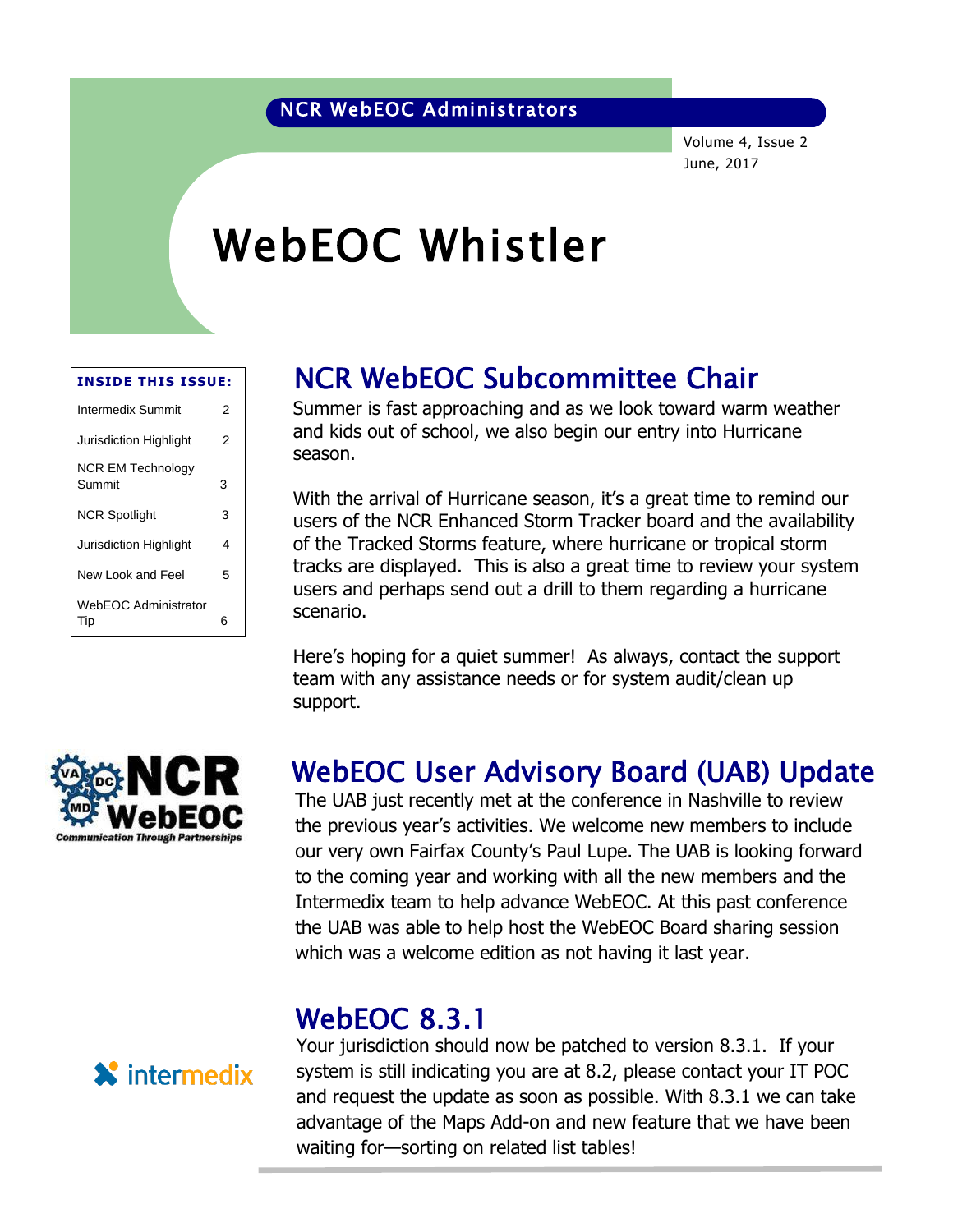### Page 2 WebEOC Whistler

### NCR Representation at 2017 Intermedix Summit

Representatives from eight NCR jurisdictions plus the NCR WebEOC Support Team attended the 2017 Intermedix Summit in Nashville, Tennessee. This multi-day event provided opportunities for networking, idea and information exchange through offered presentations, and WebEOC feature overviews at guru sessions.

Several of the representatives went looking for key topic discussions like mapping improvements and the integration of ArcGIS online tools, EMAP compliance, mobile application use, and planned enhancements to future WebEOC releases. The board sharing session is always a key attraction and again this presentation of boards/ideas was a helpful and well attended. In particular, Texas presented an in-house mobile application that leveraged the WebEOC API and took advantage of barcode scanning for check-in/check-out. Intermedix's announcement to separate the Emergency



Management and Healthcare products into different conferences was well received. The introduction of the Board Tutor feature, scheduled for release late this summer, was the highlight of the event for several. This new feature will open opportunities for tracking training activities as well as providing just-in-time refresher training.

#### Preparedness Quote

**"Every person who prepares is one less person who panics in a crisis."— Mike Adams, the Health Ranger www.BioDefense.com**

### WebEOC Update in Fairfax County by Paul Lupe

Fairfax County continues to actively utilize WebEOC for managing information and processes within our Emergency Operations Center and we have recently been spending time going through our users, groups and menus to conduct some muchneeded clean-up.

With the assistance of the WebEOC support team, we have run reports to determine users who have not logged into their WebEOC account in over a year and systematically purged those users from our system, reducing the total number of WebEOC users from over 1200 to just over 600. We have also been going through groups and menus to find potentially unused or unassigned ones which can be removed, which helps reduce any confusion when assigning new boards.



We have also been actively working on trying to get the Virginia Department of Emergency Management (VDEM) WebEOC Fusion boards up and running on our local system and have created a VDEM Fusion menu, much like the NCR Fusion boards menu. The VDEM menu includes the Initial Damage Assessment, Situation Report and Request Management boards from VDEM and testing has been underway to ensure these work as designed.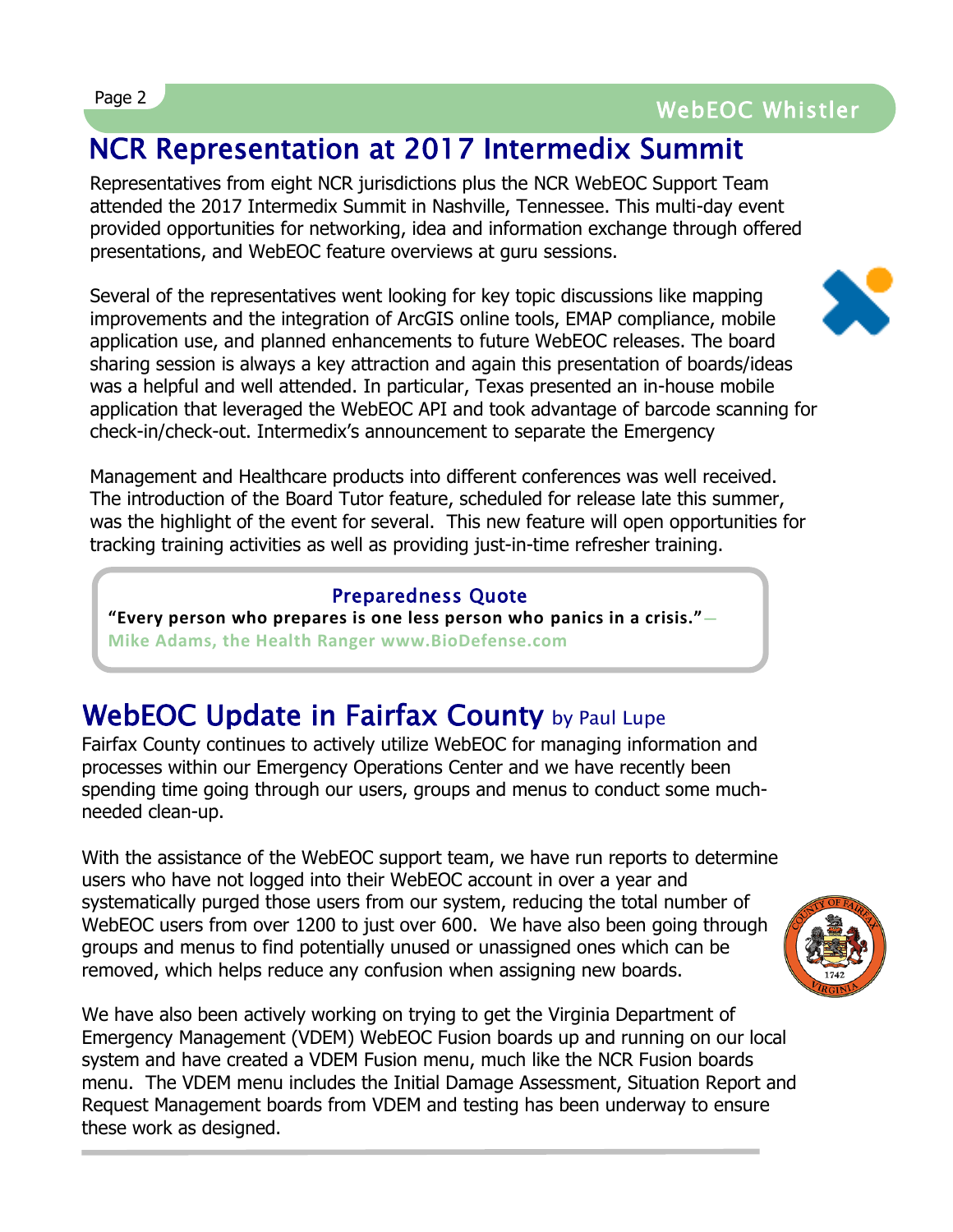# WebEOC Whistler Page 3 WebEOC Whistler

### NCR Emergency Management Technology Summit

Planning for the 2017 combined WebEOC and Everbridge sharing summit is moving forward. As we incorporated the two products into one meeting, we changed the name of the event to the NCR Emergency Management Technology Summit. The event will take place on October 16 and 17, 2017 at the Universities at Shady Grove, in Rockville, Maryland. Stay tuned for speakers, topics, etc. If you have any particular topic you would like to see included or have a speaker to recommend, please email support@ncrwebeoc.com

Save-the-Date Postcards for the event were distributed during the Intermedix WebEOC Summit in May and the committee will share information through various methods and groups. If you have a recommendation for a group to share the Summit information, please email support@ncrwebeoc.com.

### NCR WebEOC Spotlight

**Gelinda Singletary-Jones** is the acting Chief Information Officer at the District of Columbia Homeland Security and Emergency Management Agency (HSEMA). At HSEMA, Gelinda is accountable for selecting and implementing suitable technology to streamline all internal operations and help optimize their strategic benefits within the agency. Gelinda plays a key role in emergency planning by overseeing all technology related activities such as WebEOC, COOP planning, NCR Dashboard, network administration, CCTC, access management etc. In additional Gelinda coordinates all technical efforts for EOC activations.

Gelinda has 13 over of experience in IT field and over 7 years within public safely. Before joining the HSEMA, Gelinda for the District of Columbia's, Office for Unified Communication (OUC). During her time at OUC, Gelinda managed and maintained a wide range of applications and programs in order identify actual or potential problem areas, trends, and areas of significant concerns.

Gelinda has a Bachelor's in Management Information Systems from the University of Maryland. She is currently student at Maryland and is pursuing her Master's in Cybersecurity Management and Policy.

Gelinda lives in Fort Washington, Maryland with her husband and son. When Gelinda isn't working, she enjoys going on long hikes, kickboxing, and simply spending time with her friends and family.

*If you have any content ideas or future information you would like to see included in this newsletter, please email support@ncrwebeoc.com*

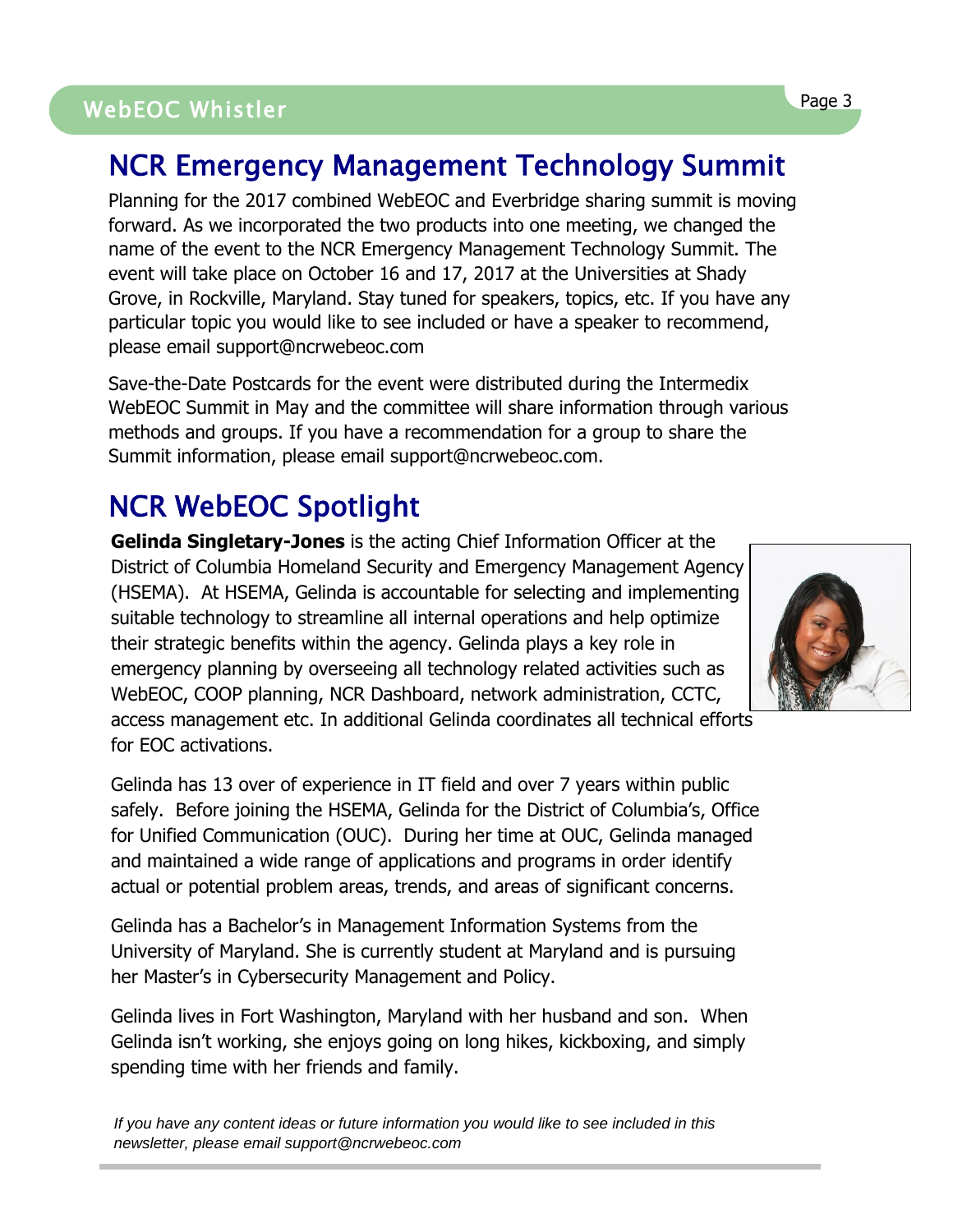## Using WebEOC to Manage Day-to-Day Processes

#### by Jeff Fletcher

Loudoun County has enjoyed a great deal of success by partnering with several organizations to utilize WebEOC to address and resolve a number of day-to-day processes that resided on Excel spreadsheets, whiteboards, log sheets, and email threads. As the system matures and our operational capacity is addressed, Loudoun has found user-growth by using WebEOC on a daily basis.

One of our latest and strongest user groups has come from the Fire Department. We provided them with a board to track public affairs promotions which then grew into a version of the Project Management board. Once they were able to see what WebEOC brought to the table they began to think about some of their other processes. Over the past year or so we developed a board that manages their disciplinary actions which they refer to as the SREC (Supervisors Report of Employee Conduct) board. We've also worked with their HR division to create two Injury Logs where they track personnel who have injuries, the amount and type of leave taken, and where they have been assigned to "lightduty".

This is a win-win because we get more users on the system and the users save tens of thousands of dollars by not having to purchase standalone software products. If you haven't reached out to your jurisdiction's departments to encourage them to just look at WebEOC, you're missing the boat. Once you have that first board developed for them, they'll begin to see the capability and keep you busy transitioning more and more processes over to a single platform, namely WebEOC. If you're interested in seeing any of the 2 dozen or more boards specifically designed for daily use please contact [Jeff.Fletcher@loudoun.gov](mailto:Jeff.Fletcher@loudoun.gov) or [Joseph.Dame@loudoun.gov](mailto:Joseph.Dame@loudoun.gov) for our Guest Log-In account.





Remember to always post locally to your Information and Awareness board when promoting data to the NCR Awareness and Information board. The NCR information is periodically removed so your local version is your history.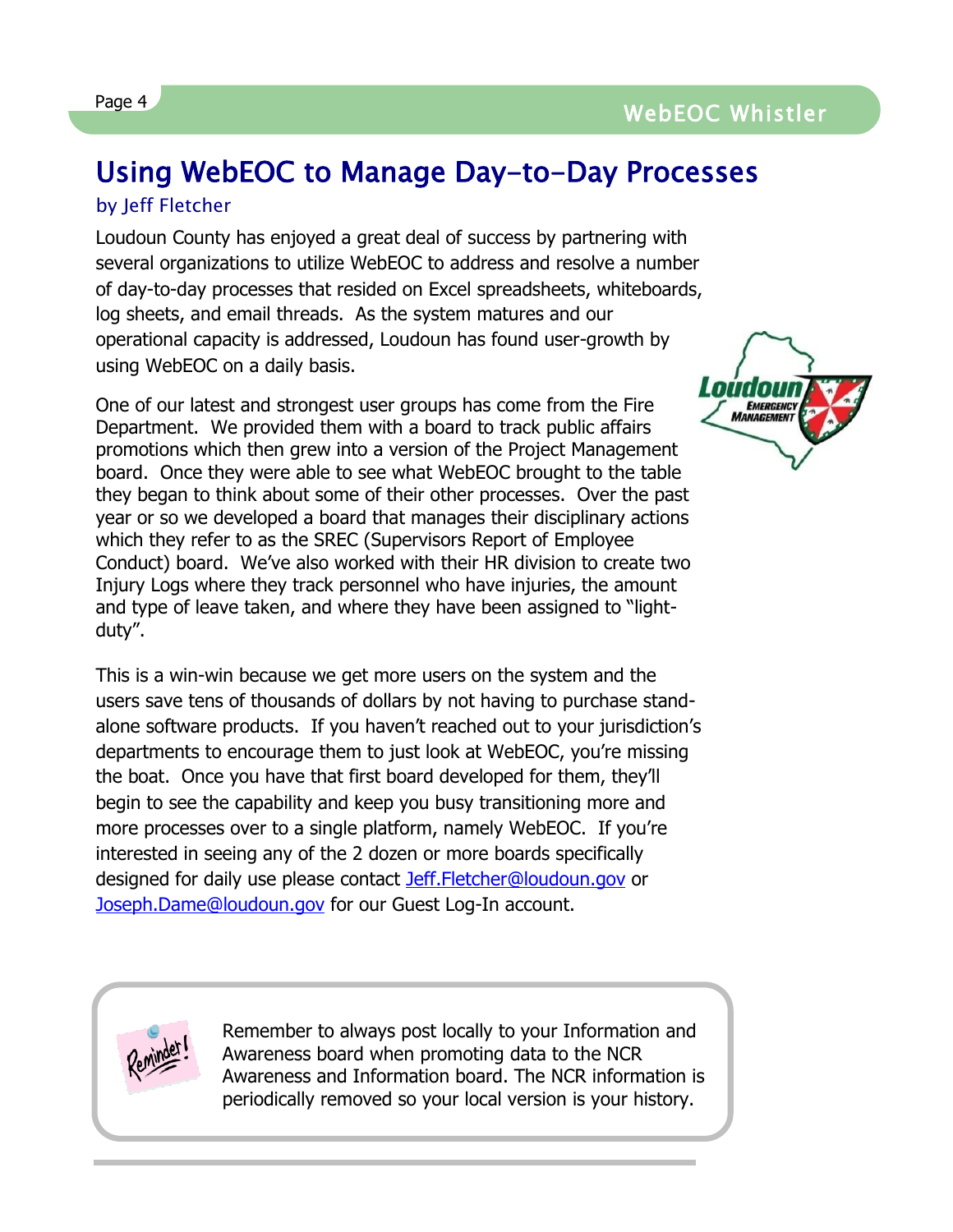#### WebEOC Whistler Page 5

#### **NCR New Look and Feel**

The NCR has adopted a new look and feel for its boards. In general, current boards will remain unchanged with the exception of the EOC Sign-In Sign-Out board, which is/has been updated and deployed to each jurisdiction. New board development efforts will implement the new look and feel.

Here is a summary of some of the changes:

- New blue for the board header and grey for the table column header.
- Rounded edges on the header, table and input fields
- Highlight around the input fields as the field is clicked on
- Jurisdiction logo in the header
- Links vs. buttons to for actions
- Actions drop down for board features (e.g. Print to PDF)
- Help near the search to indicate which fields are searched for the content entered
- The input uses a downward flow and avoids columns so when working on a device you do not need to scroll around.

| Training - 2017<br>Actions $\blacktriangledown$ |                    |                                                                                                                              |                                                                                                               |                                            |                                |            |                          |  |  |  |  |  |  |  |  |
|-------------------------------------------------|--------------------|------------------------------------------------------------------------------------------------------------------------------|---------------------------------------------------------------------------------------------------------------|--------------------------------------------|--------------------------------|------------|--------------------------|--|--|--|--|--|--|--|--|
|                                                 | Sign In / Sign Out |                                                                                                                              |                                                                                                               |                                            |                                |            |                          |  |  |  |  |  |  |  |  |
| $+$ Sign In                                     |                    | Q                                                                                                                            |                                                                                                               | Search                                     | $\circledcirc$<br>Clear Search | Filter by: | Show All<br>$\checkmark$ |  |  |  |  |  |  |  |  |
| Name                                            | Position           | Location                                                                                                                     | Phone #                                                                                                       | Sign In Date/Time                          | Sign Out Date/Time Total Time  |            | <b>Action</b>            |  |  |  |  |  |  |  |  |
| Joe King                                        | WebEOC Admin       | On Scene                                                                                                                     | 703-555-1212                                                                                                  | 04/28/2017 11:22:11                        | 04/28/2017 11:33:22            | 00:11:11   | <b>Z</b> Edit/Sign Out   |  |  |  |  |  |  |  |  |
|                                                 |                    | Name<br>Position<br>Location<br><b>Phone Number</b><br>Sign In Date/Time<br>Sign Out Date/Time<br>Comments<br>Cancel<br>Save | Joe King<br>WebEOC Admin<br>On Scene v<br>703-555-1212<br>04/28/2017 11:22:11<br>04/28/2017 11:33:22<br>notes | <b>Current Time</b><br><b>Current Time</b> | w                              |            |                          |  |  |  |  |  |  |  |  |